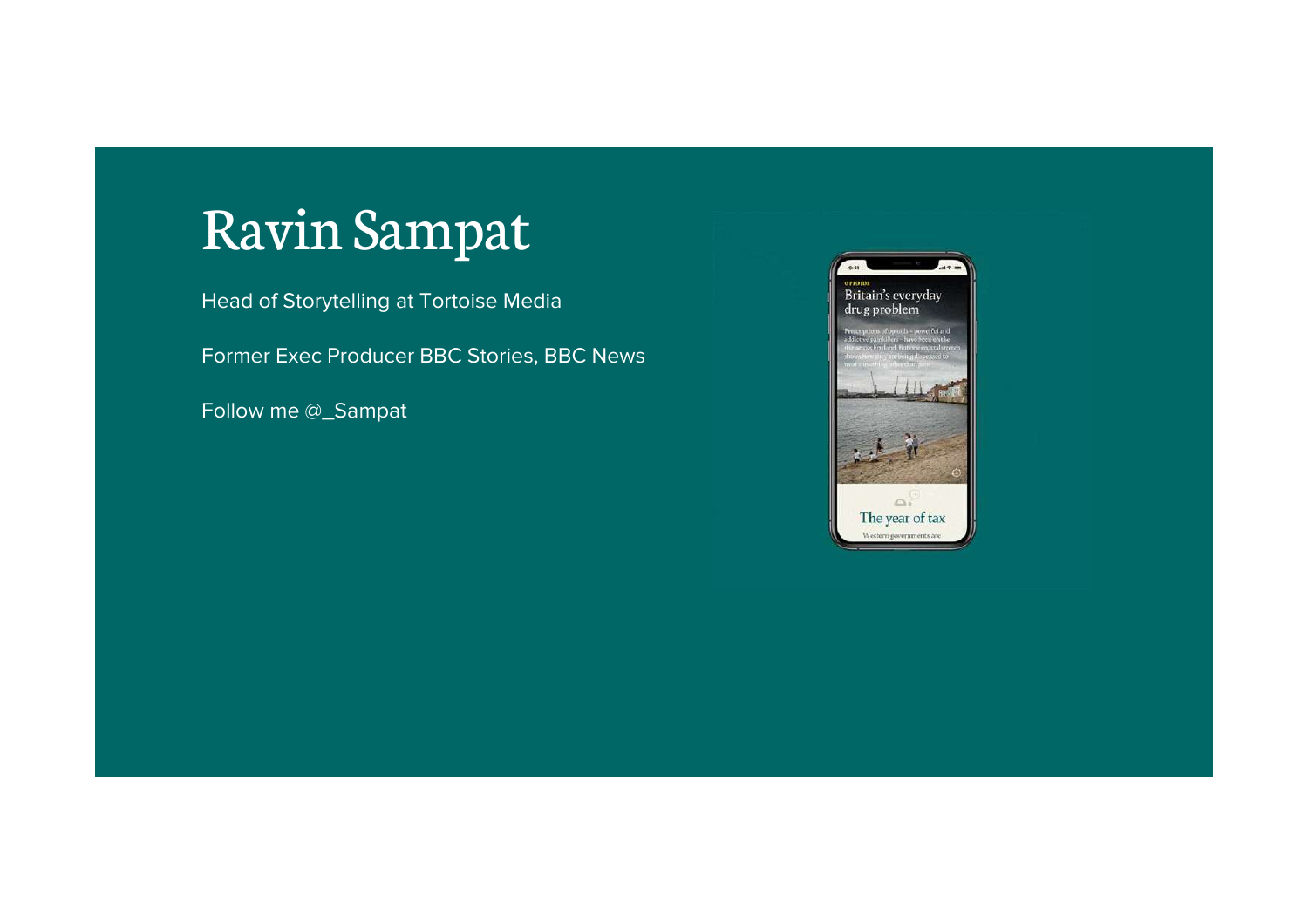Got a smartphone?Take it out. Wave it.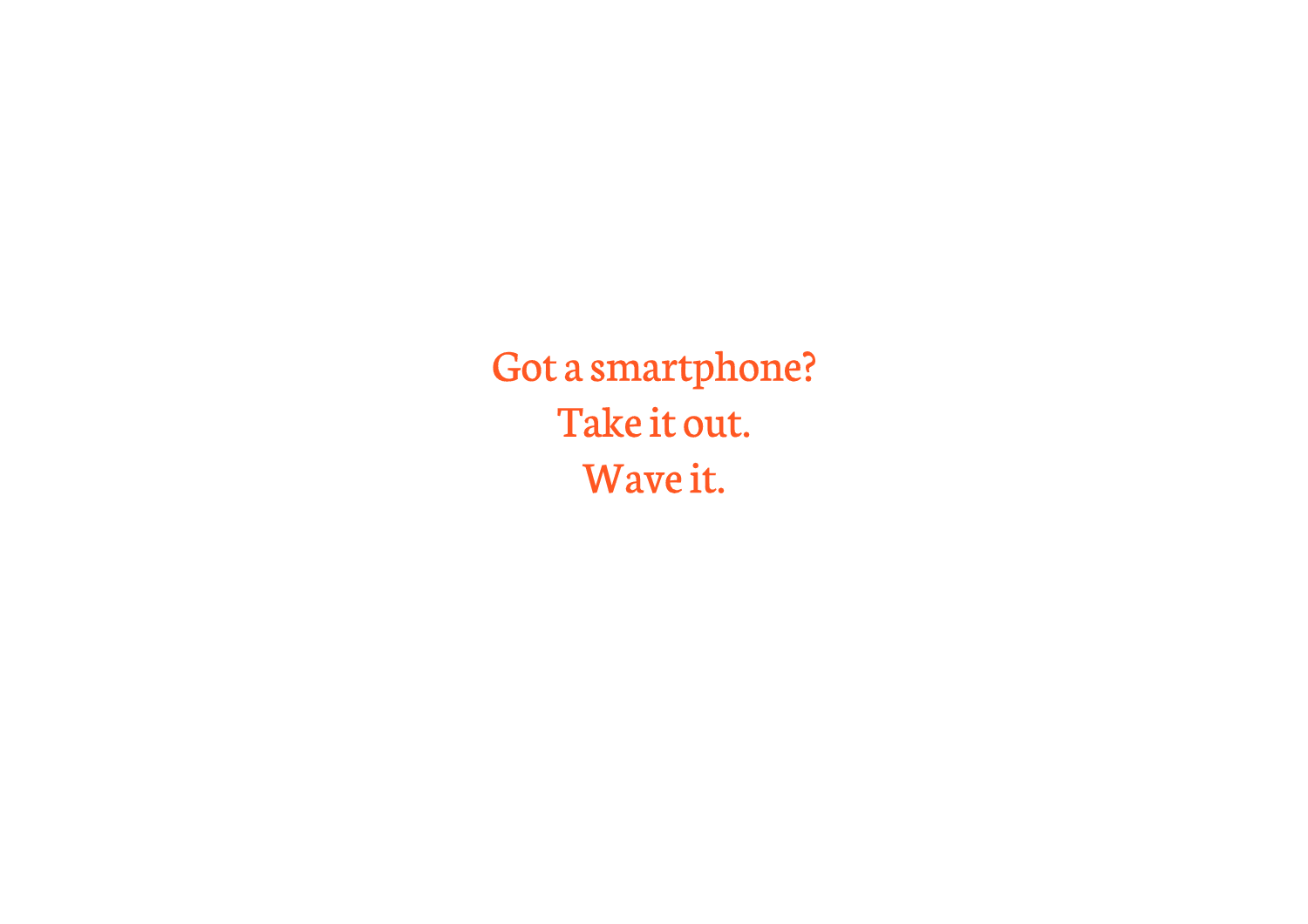# The biggest competitor for any organisation is *time*...

Bathe HuntEatMake love

**Once upon a time...**

ShowerEat Work Commute Walk the dogMake love Prepare dinnerCook DinnerDrink Wash dishes Take kids to the parkWatch TV news Listen to the radioRead the paperGo for a drive

**Life changed...**

ShowerEat Read the paperWork CommuteDrink Watch Netflix Whatsapp friendsWatch Amazon Sit on FacebookSit on Twitter Watch YouTubeWatch news Read news onlineListen to radio Walk the dogMake love Prepare dinnerCook Dinner Wash dishes Go to the cinemaTake kids to the park

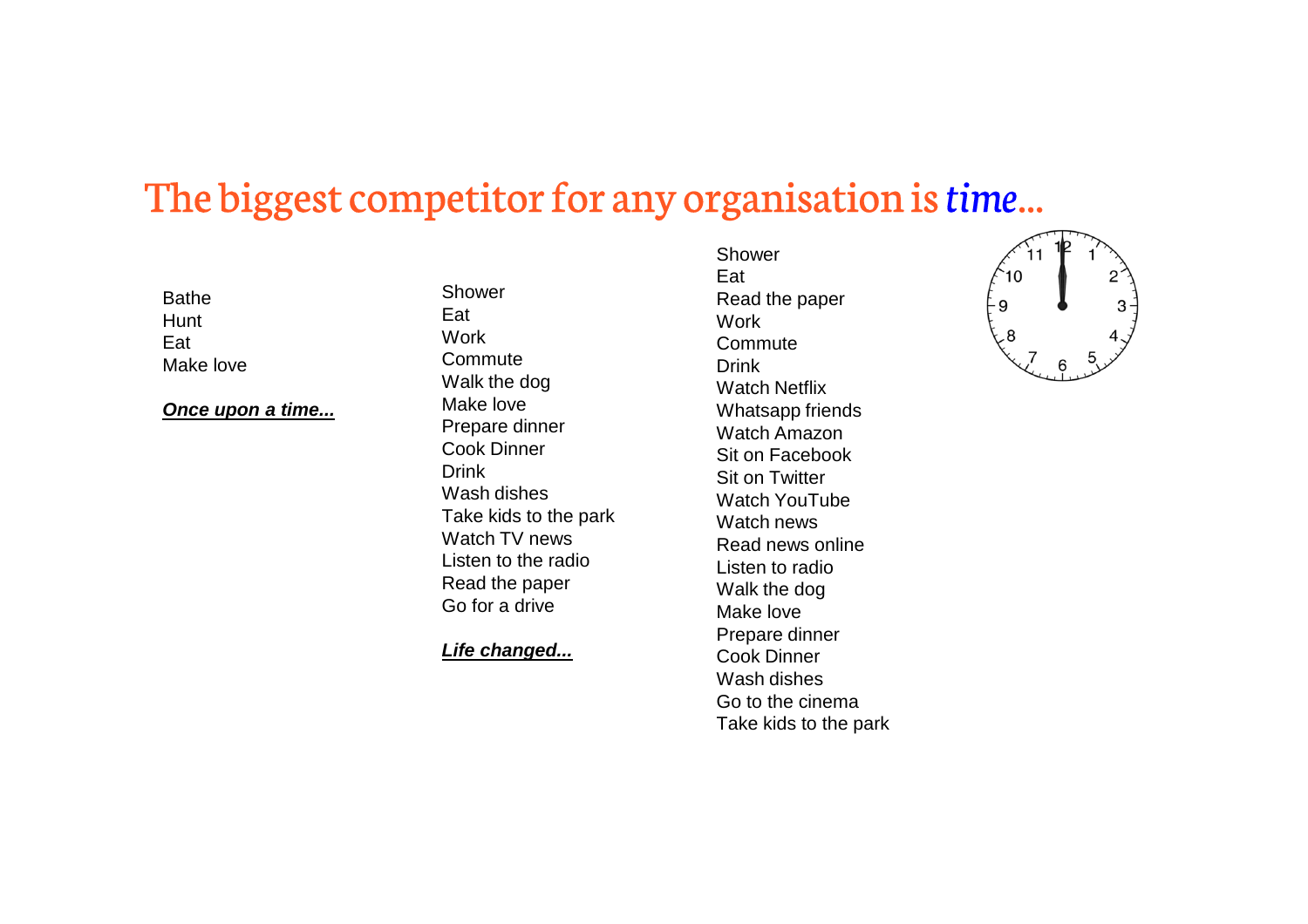# What does news even mean today?

Audiences can't see the difference between news and op-ed

Politicians call things they don't like FAKE News - we live in alternative facts and news sources questioned

Identity politics: users want more **opinion -** want to hear from **voices** similar to their own

FOMO: See a tweet, RT and don't read or ask questions

News is I saw it on Netflix (millenials spend 13 years of their life watching Netflix)

News is I saw it YouTube

News is my dad spamming me on WhatsApp with forwards

Users experience content distributed in a **dispersed** manner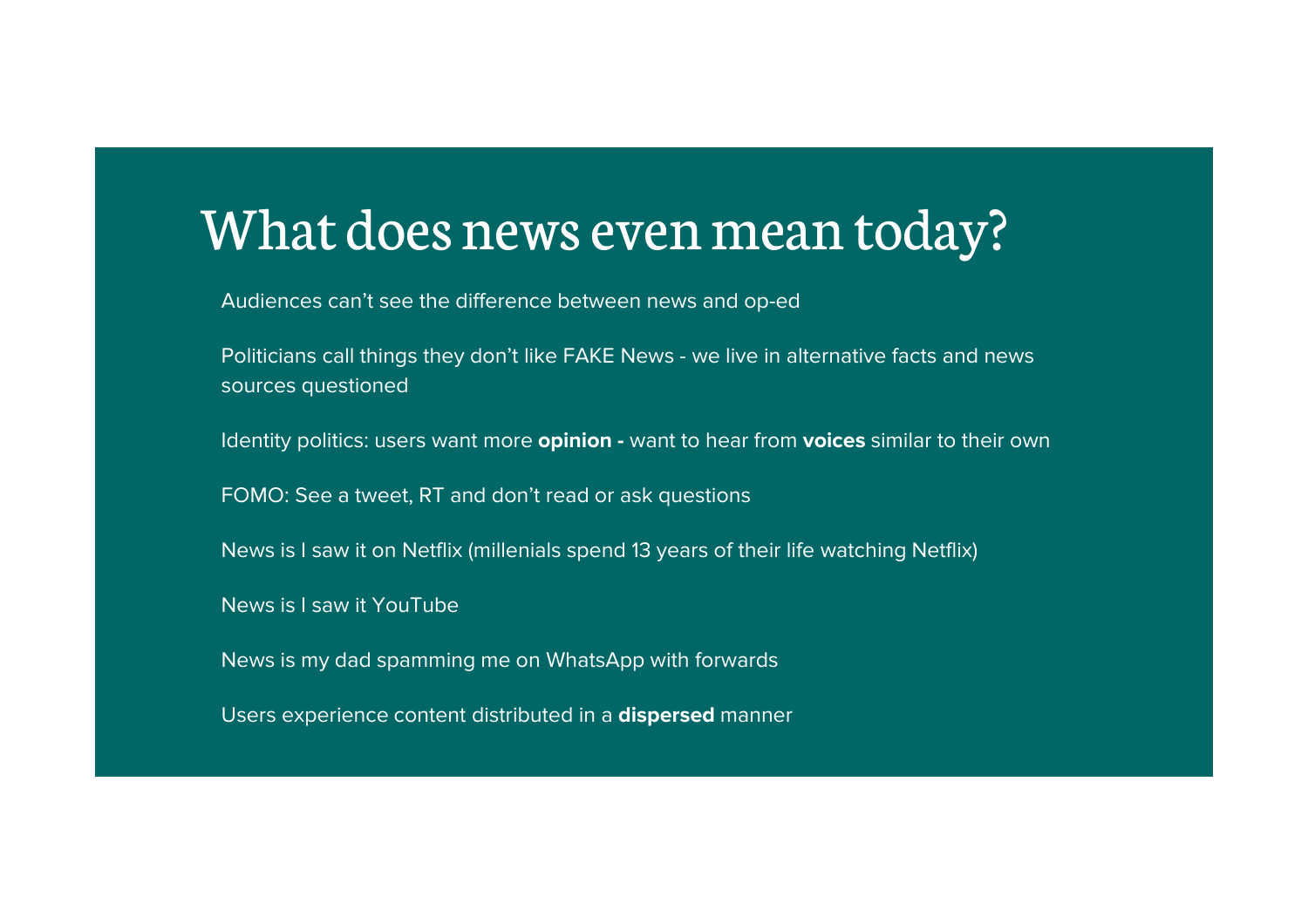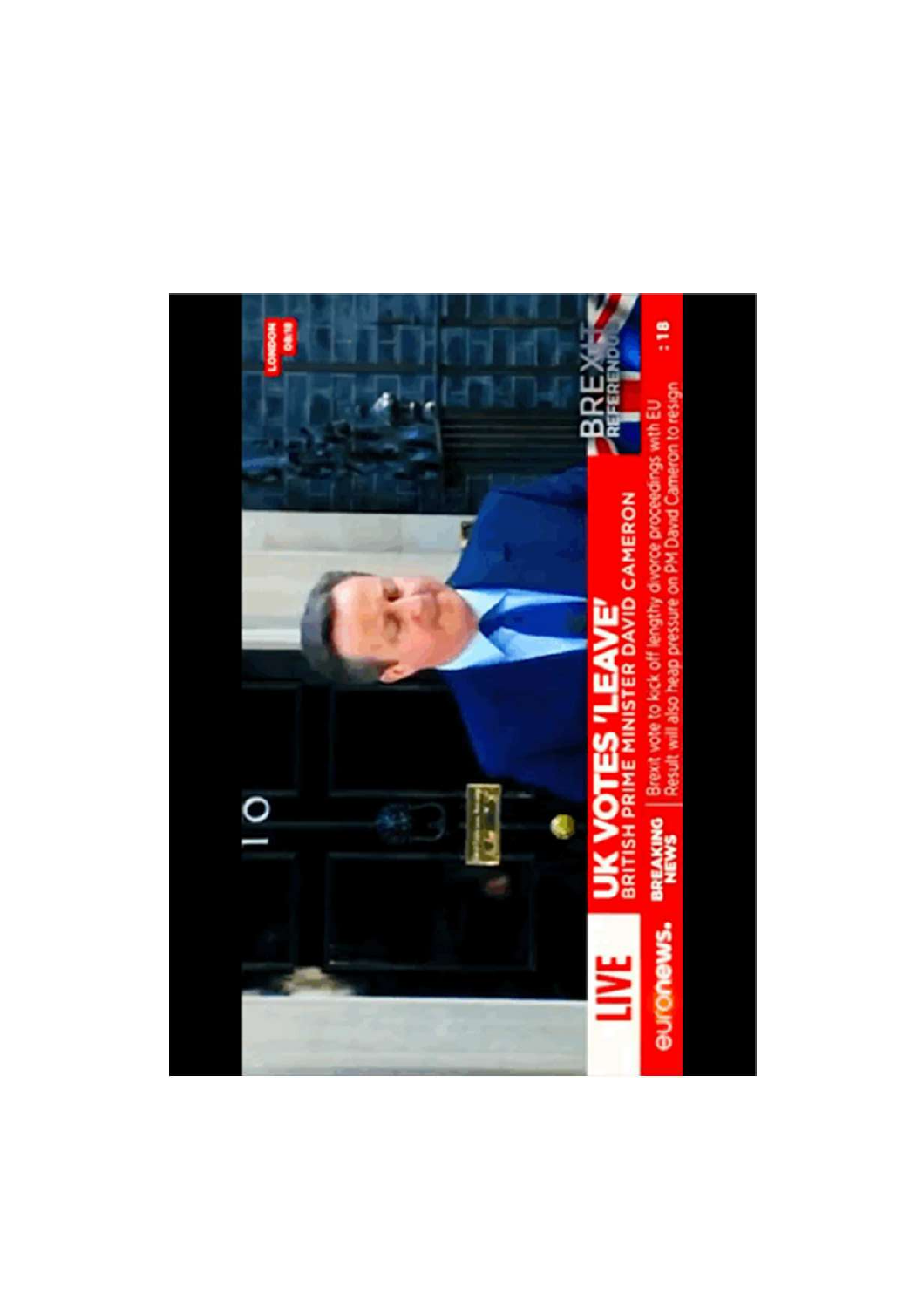

# Tortoise is a response to two problems



fake news or junk news, because there's a lot that's good - it's just that there's so much of it, and so much of it is the same. In a hurry, partial and confusing. The daily noise: we are overwhelmed by information. The problem isn't just Too many newsrooms chasing the news, but missing the story.

leadership in business, technology and society. We believe in responsibility; widening. We feel locked out. Alarmed by the lack of vision, hungry for The power gap: the divide between the powerful and the powerless is we care about dignity.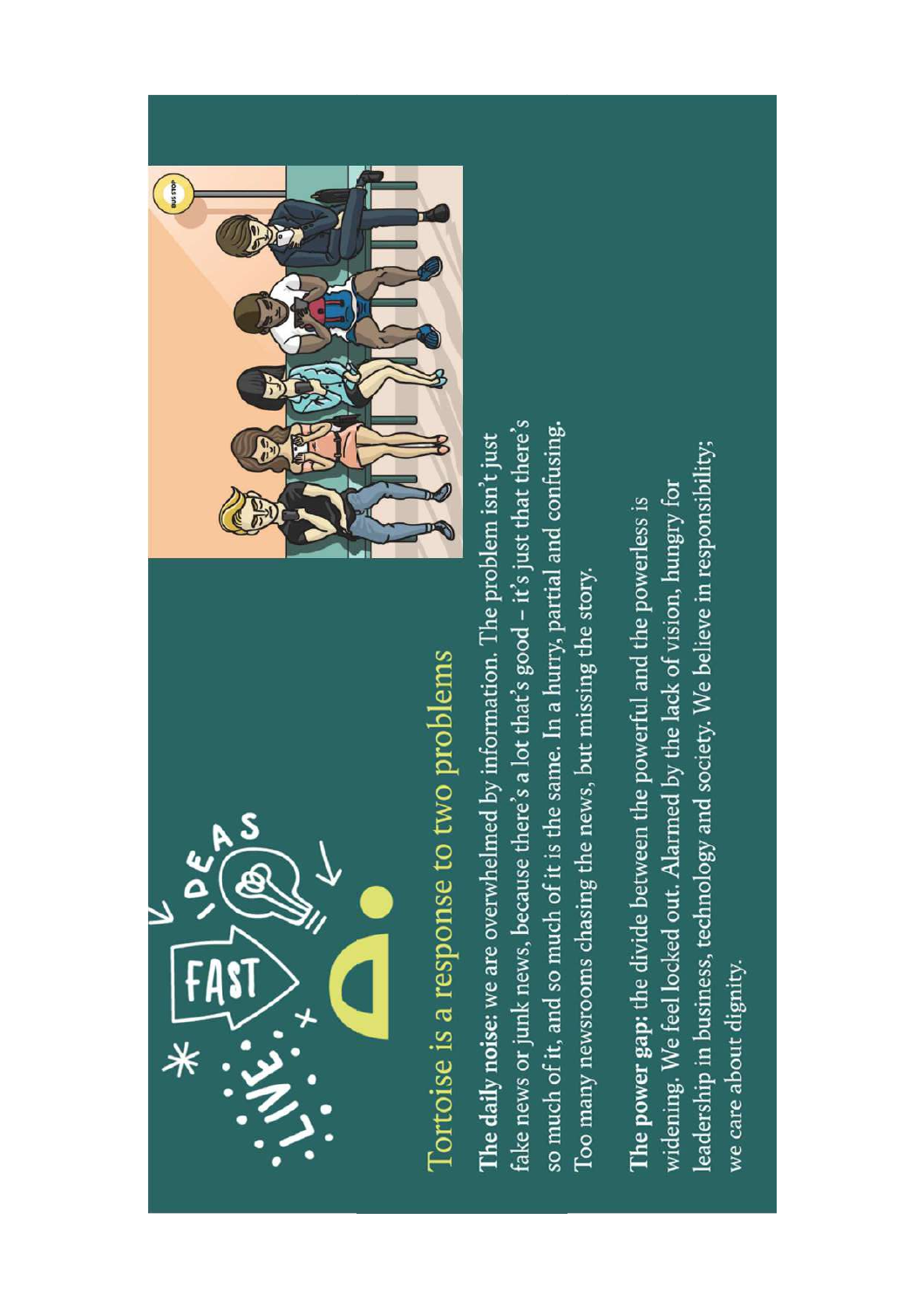### What we won't do.

Not breaking news, but what's driving it. The news not as it happens, but when it's ready.

We don't do breaking news, but what's driving the news. We don't cover every story, but reveal a few. We take the time to see the fuller picture, to make sense of the forces shaping our future, to investigate what's unseen. We don't take ADs

We're not going to cover press conferences. We're not racing after breaking news. We're not going to recreate the old structures in newsrooms: political editors, economics editors, etc.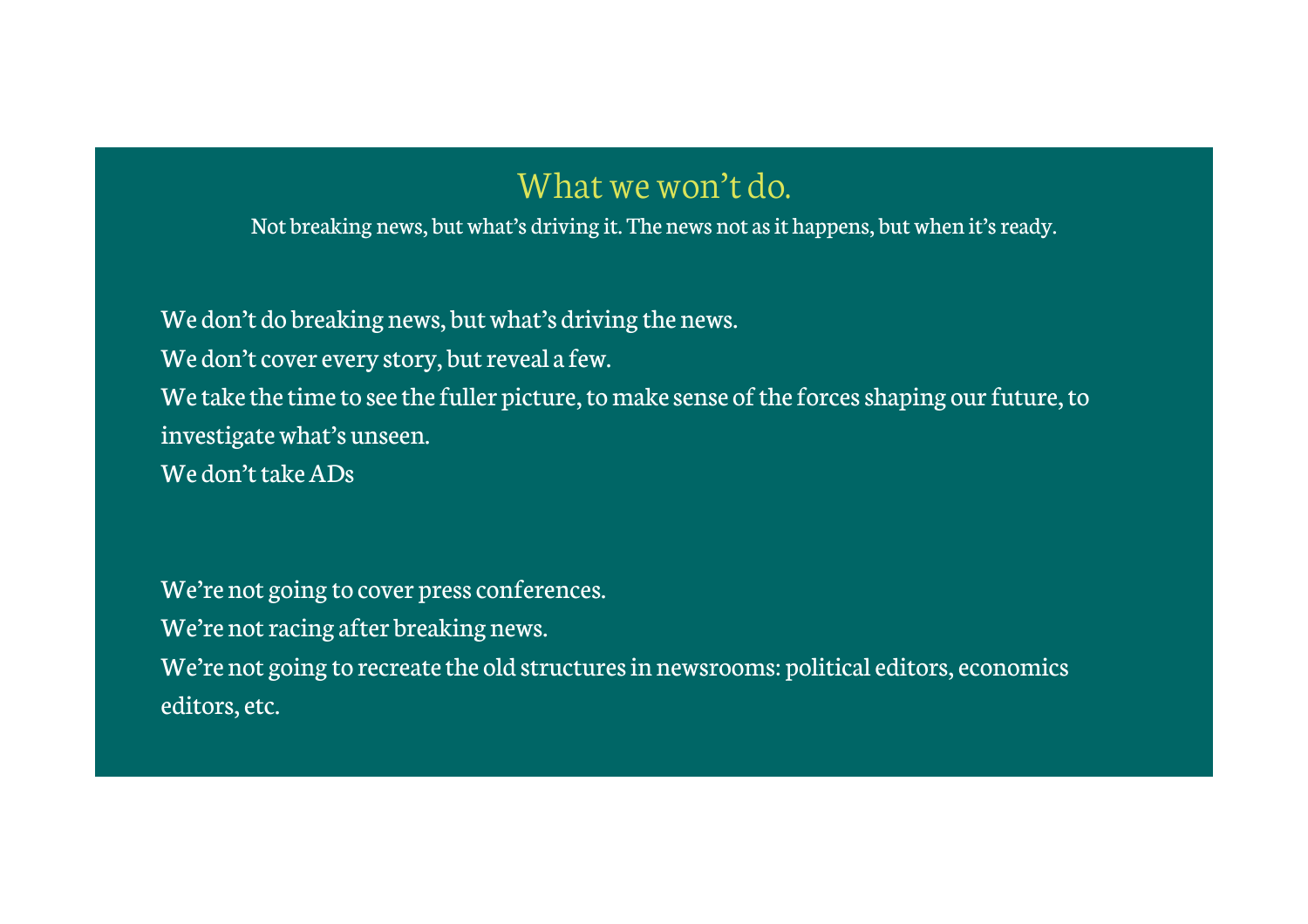# What we focus on

We focus on the five forces shaping society:

### Wealth

FairnessInvestmentProsperity



Society IdentityBelief



A battle between religious belief and equality legislation is being fought outside a Birmingham primary school



**Geopolitics** EnvironmentNatural resources



Health Public policyEducation



UTURE OF POLICING Losing the war on drugs



### Belonging Our Planet 100 year life New Things

Technology EngineeringScience

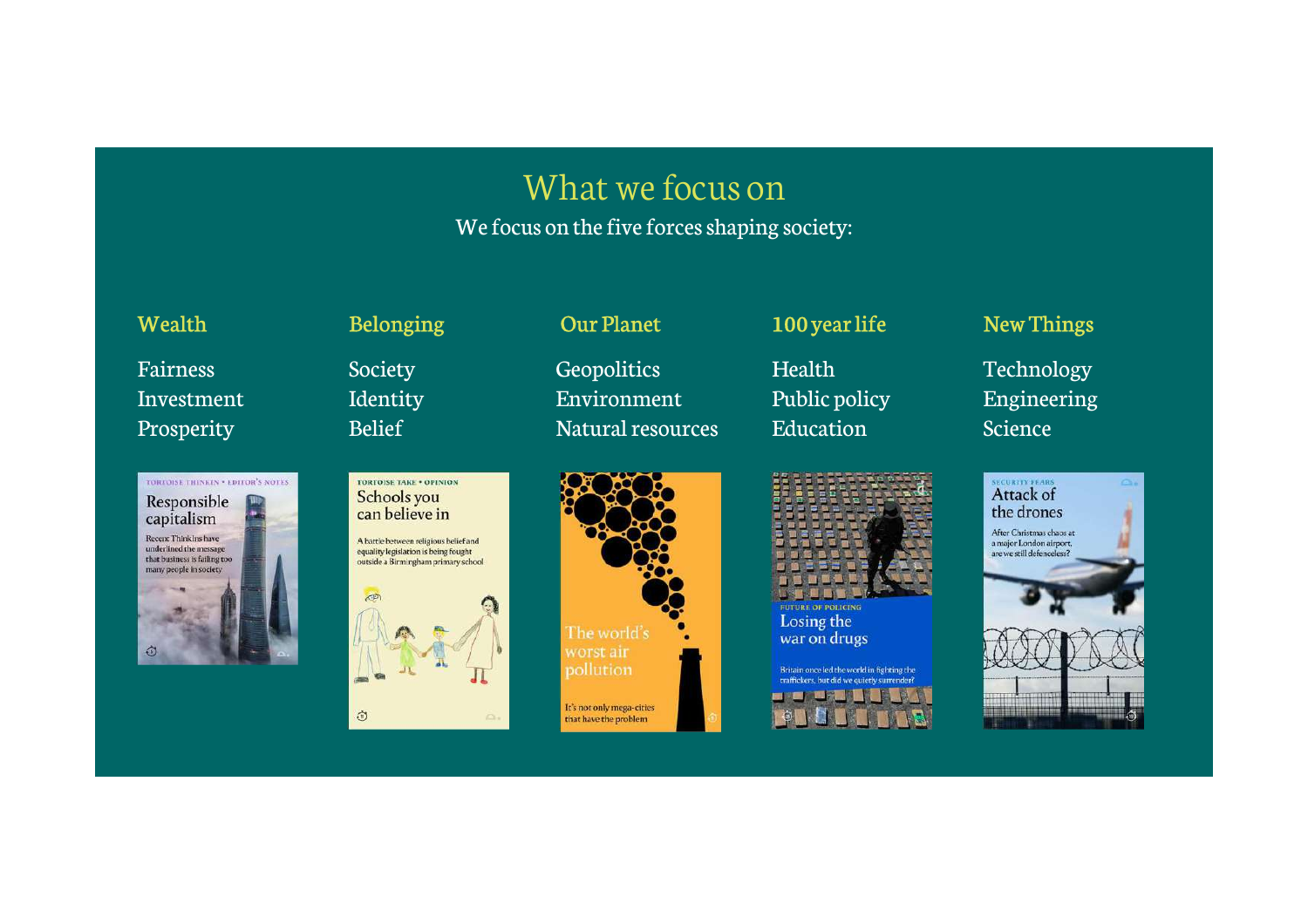# Our Product

### Not breaking news, but what's driving it. The news not as it happens, but when it's ready.



Daily emails - The Sensemaker.



ThinkIns The engine of our journalism. In person, live in our newsroom



The Tortoise QuarterlyOur short book of long reads



The Daily EditionOur slow news feed2 Stories per day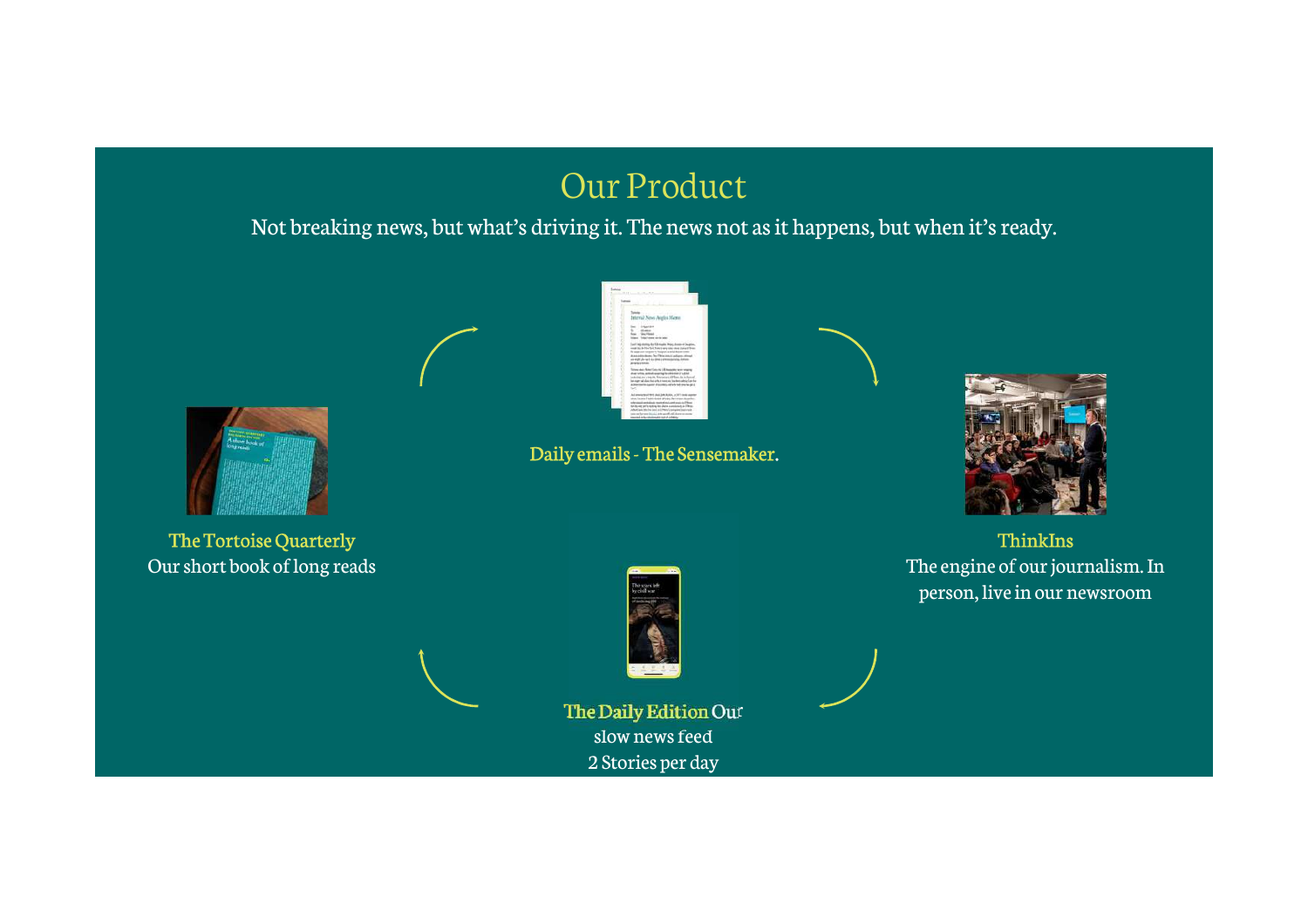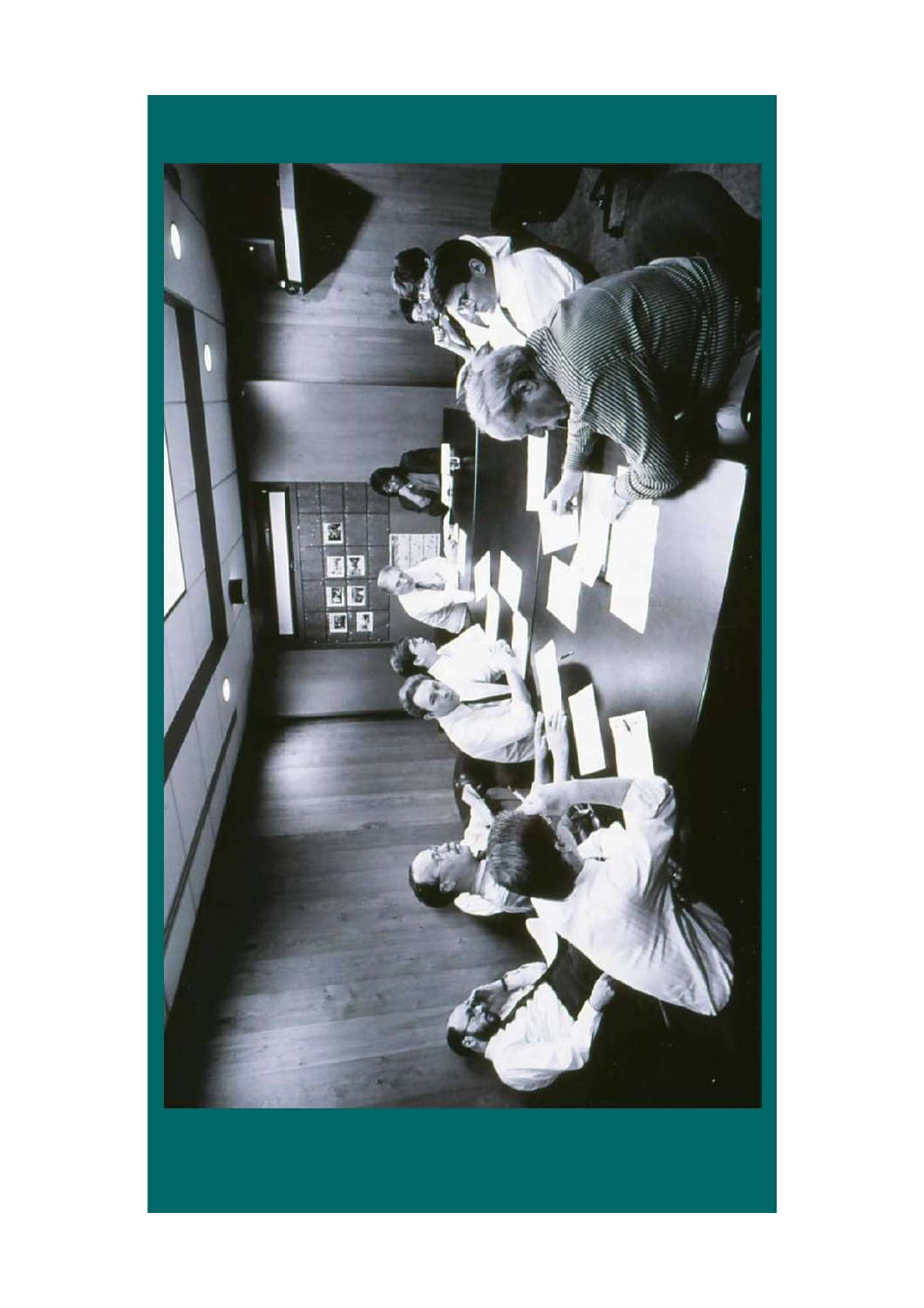

Rule 1. No questionsRule 2. Watch the clock

Tortoise ThinkIns are live, unscripted conversations where we harness the diverse experience and expertise of our members to shape the way we see the world. Members and guests can join the conversation in person – both in our newsroom and at venues across the UK and the world – or watch live online. So far, we've hosted ThinkIns in Amsterdam, New York, Lesvos, Manchester, Edinburgh, Davos, Bristol, Birmingham and Washington DC.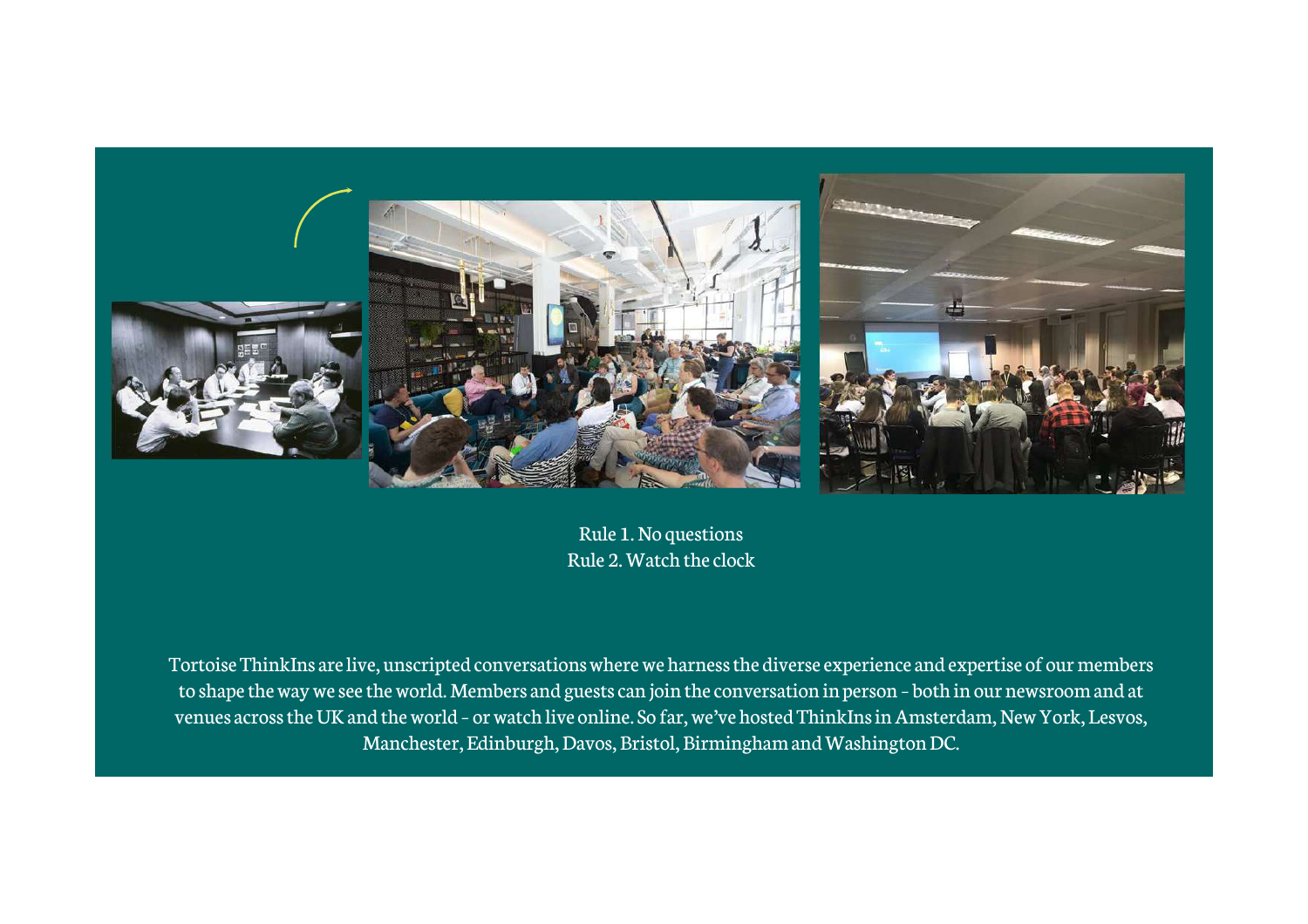# Members drive our journalism

 ThinkIns. Harness the experience and expertise of our members to shape the way we see the world. Our engagement metric is face to face contact with our members...

### Notes

### Tortoise NOTES

### **How to live** well and not ruin the planet

A Tortoise Thinkin - Autumn 2019<br>Notes by Imogen Harper





### Can we eat well and not ruin the planet?

**EDITOR Merope Mills** GUESTS Gizzi Erskine, Morten Toft Bech, Ruth Rogers, Patrick Holden & Anthony Warner 'The Angry Chef'



 $\Delta$ .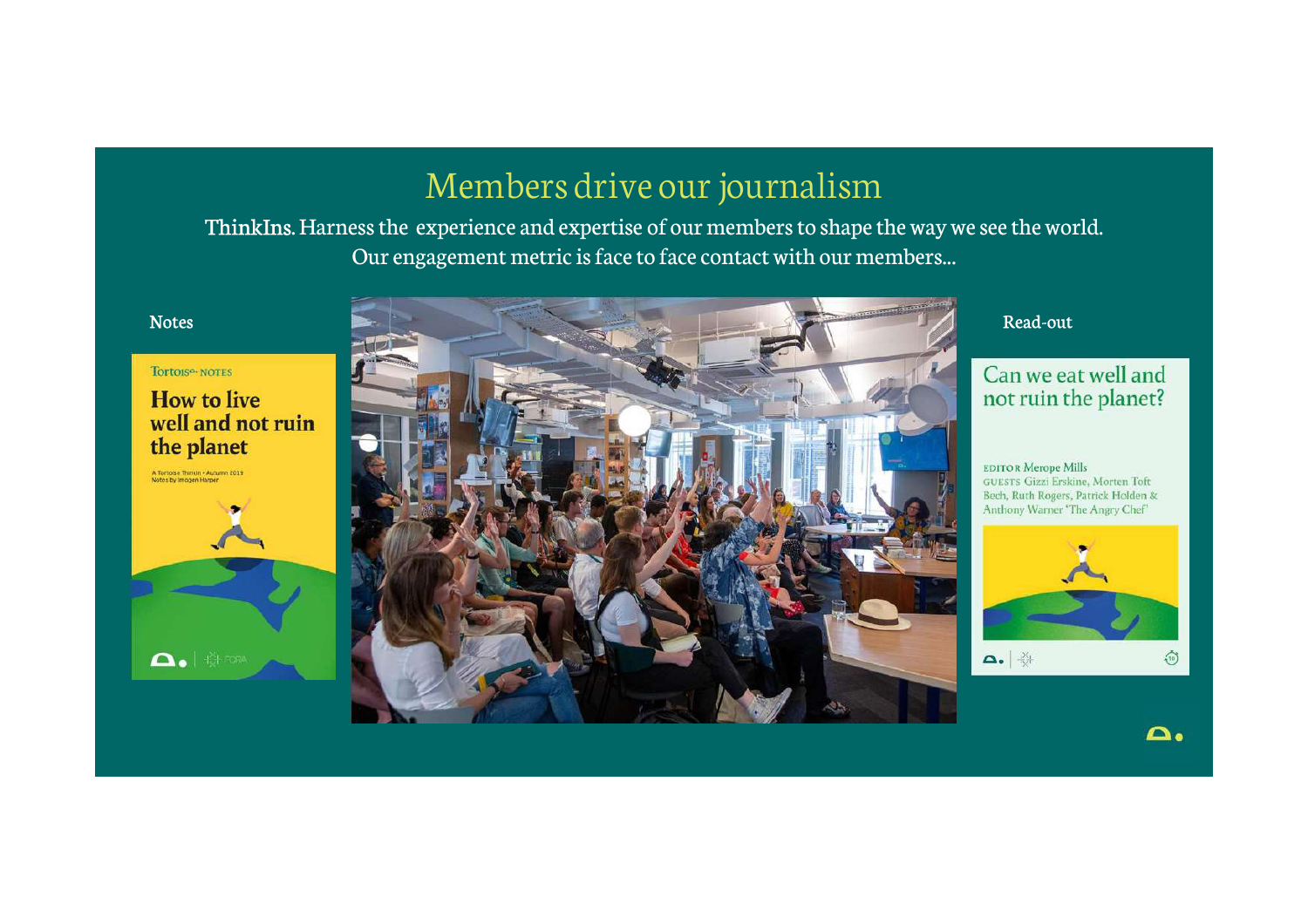

# It all starts with our members

Tortoise is a membership business, built with and for our members.





- ●34% of our members are under 30
- ●80% of our active users are under 55
- ● 20% of our members are outside the UK in 50 countries

 $\Delta$ .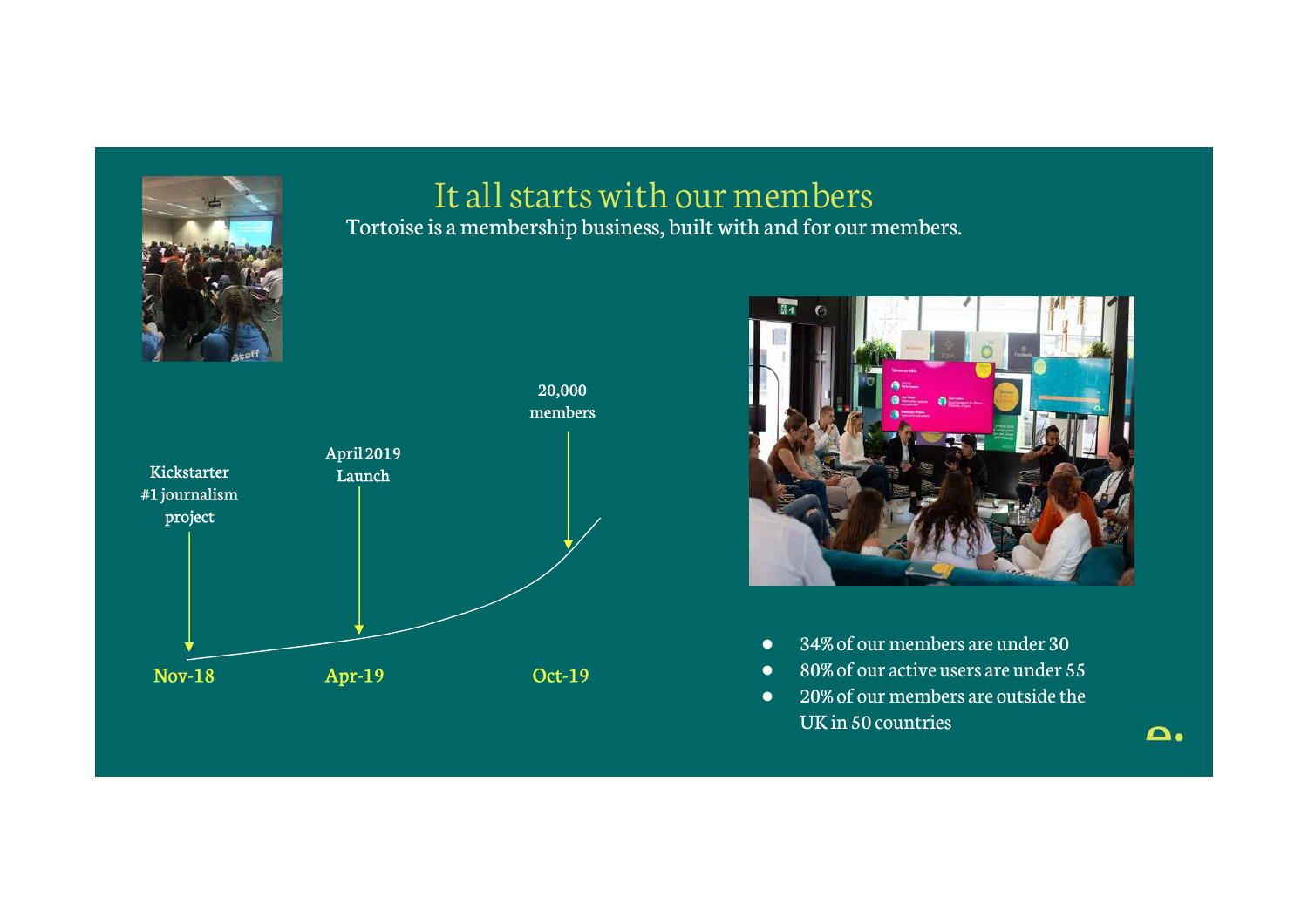# A different kind of newsroom. Slow news. Open journalism.

DIVERSITY - working with connectors like charities, NGO's, non-profit companies to get membership to the right peopleFEEDBACK LOOP - we listen to our members. We change our product often based on member feedback

19,500Members and counting

#1

 Biggest journalism project ever on Kickstarter

50Countries